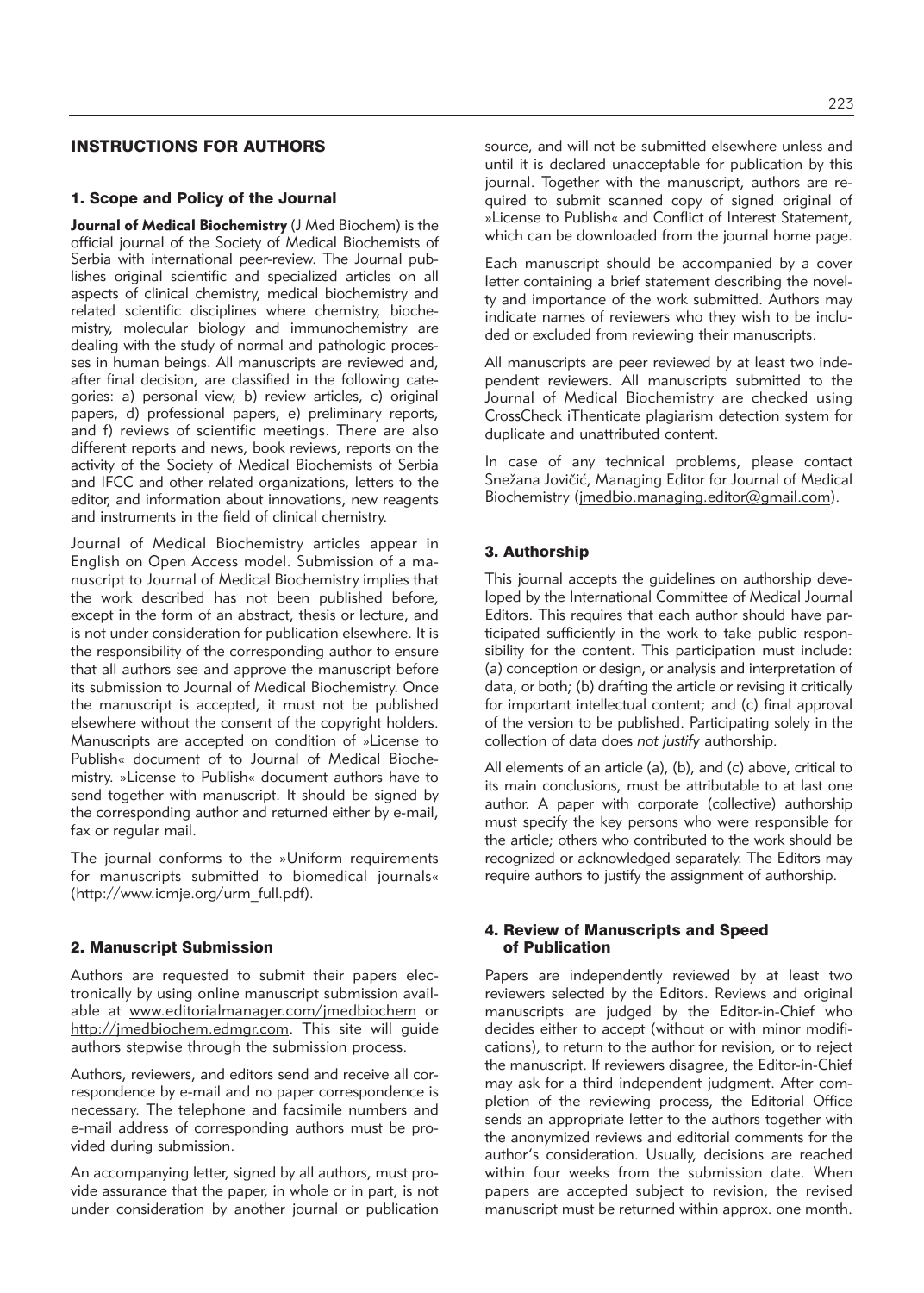Revised articles are re-evaluated by the Editor-in-Chief who decides to accept or to submit to a second review. It is the aim of the Journal to publish papers within six months after their receipt by the Editor-in-Chief.

The author will receive first proofs for correction. Manuscripts are not returned.

## 5. Preparation of Manuscripts

The complete manuscript, including enclosures should be prepared according to instructions given in this section.

Manuscripts must be written in clear and concise English language. The manuscript should be written in the third person avoiding the passive voice. Please have your text proofread by an native English speaker before you submit it for consideration. Either British or American spelling is acceptable. At the proofreading stage, changes other than correction of printer's errors will be charged to the authors.

Type the manuscript (including table legends, figure legends and references) double-spaced using 12 font size on one page of A4 or 81/2×11'' paper. Number the pages consecutively (with the title page being page 1) and leave 2.5 cm margins on all sides. Avoid footnotes in the text, use parentheses instead. Papers and reviews should usually occupy no more than eight printed pages; short communications, case reports and letters to the editor should not exceed four printed pages. Each full page of printed text corresponds to approximately 1400 words. Allow space for tables and illustrations within the page limit.

Manuscripts should be prepared in accordance with the guidelines below and should be sent online at http: //jmedbiochem.edmgr.com. The electronic copy of the manuscript should be saved as a Word for Windows (.doc) or Rich Text Format (.rtf) file. Manuscripts must be submitted using double line-spaced, unjustified text throughout, with headings and subheadings in bold case (not underlined). Press ENTER only at the end of a paragraph, list entry or heading.

Full length papers and technical reports should have Title Page, Summary, Keywords, List of Abbreviations, Introduction, Materials and Methods, Results, Discussion, Acknowledgements, if available, References, Tables and Figure legends.

Short communications and case reports should be subdivided into Summary, Keywords, List of Abbreviations, and a single section of main text without headings. Experimental procedures should be described in legends to figures or footnotes to tables. Acknowledgements and References should be presented as in full length papers.

Letters to the editor are arranged like short communications but without a Summary.

## Title page

The title page should include:

- 1. Short and informative title.
- 2. Names of all authors (with one name and forename of each author in full), followed by their affiliations: department, institution, city without postcode, country. If there is more than one institution involved, authors' names should be linked to the appropriate institutions by inserting consecutive numbers in superscript after relevant names. If required, lower case letters, in superscript after the name, should be used to indicate the present address.
- 3. Full name, mailing address, fax phone number and email address of the corresponding author to whom communications should be sent is typed at the bottom.
- 4. Running title containing 50 characters or less in length.

### Summary, Keywords and a list of non-standard abbreviations

The second page of the manuscript should contain Summary, Keywords and a list of non-standard abbreviations used in text, figures, tables, and figure and table legends.

A summary should be short and clear, typed on a separate sheet, and should contain no more than 250 words. It must be comprehensible to readers before they have read the paper. Reference citations must not appear in the abstract, abbreviations should be avoided.

The summary of the original articles, should be structured, including following: Background, Methods, Results and Conclusions. The abstract of the other article types should not be structured.

A short summary in the Serbian language should be typed on the separate sheet, beginning with a Serbian title. Below the end of English and Serbian summaries provide up to six key words in alphabetical order separated by semicolon using the entries from Index Medicus for indexing purposes.

### Introduction

Introduction should be clear, pointing to the essence of the problem and the purpose of the study. References related to the problem discussed in the manuscript should be cited. Do not include data or conclusions from the work being reported.

### Materials and methods

The experimental part should include a description of materials and methods used. If methods are widely known, they should not be described, but only references indicated. If the article deals with a new method or modified method, full description should follow. Methods used in statistical analyses should be indicated. Identify accurately all materials, substances, drugs and chemicals used.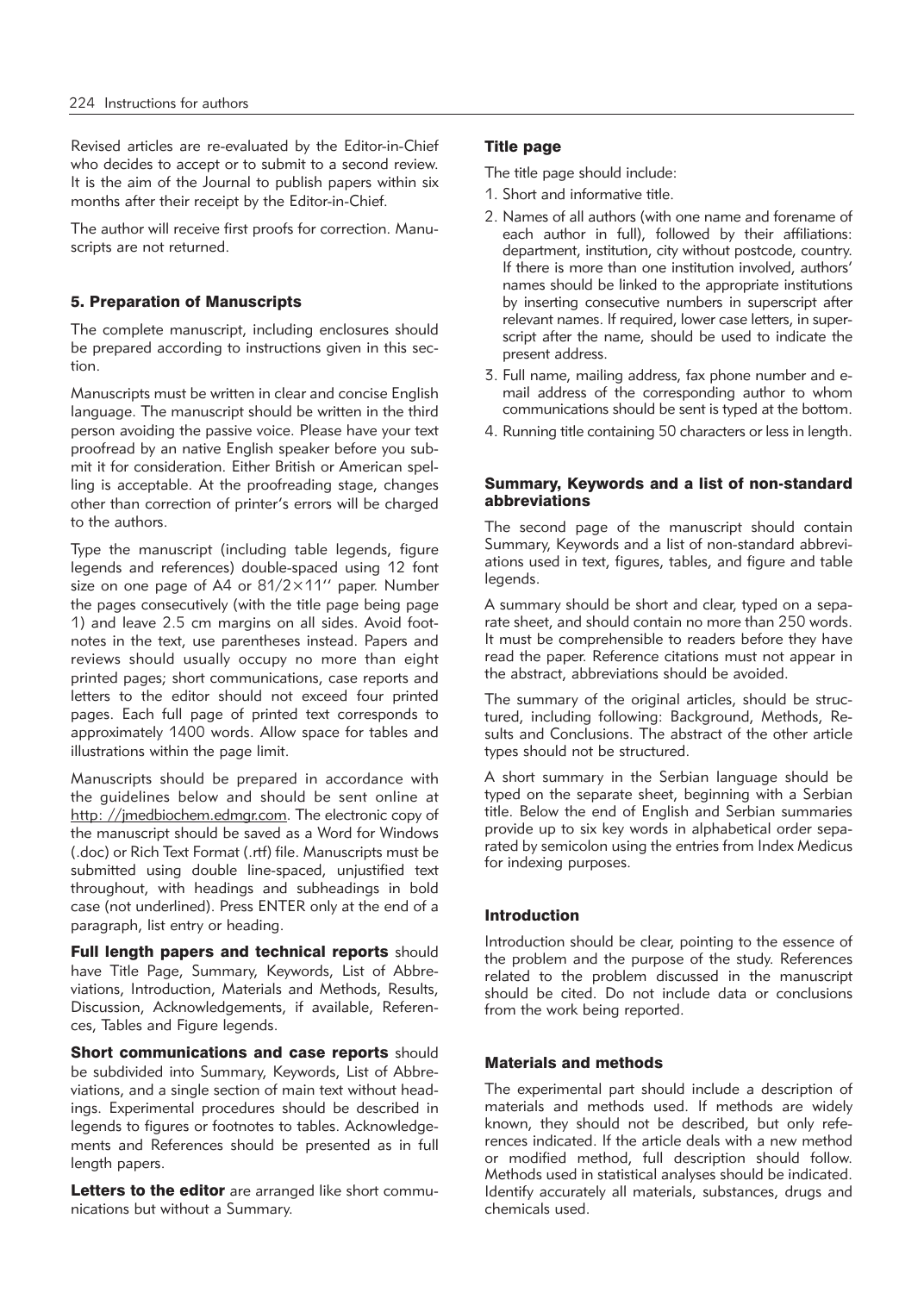**Ethics.** When reporting experiments on human subjects, manuscripts must include assurance that informed consent was obtained and that the study was performed in conformance with the Declaration of Helsinki ethical guidelines (http://ohsr.od.nih.gov/helsinki.php3) as reflected in *a priori* approval by the local institution's, regional or national, human research review committee. Do not use patients' names, initials, or hospital numbers, especially in any illustrative material. When reporting experiments on animals, indicate whether the national law on the care and use of laboratory animals was followed. Articles which do not give assurance of compliance with these principles will be rejected.

Statistics. Describe statistical methods with enough detail to enable a knowledgeable reader with access to the original data to verify the reported results. If preparing statistical data for publication, please read the journal's statistical guidelines or standard books. Specify any general computer programme used. When data are summarized in the results section, give the statistical methods used to analyze them.

#### **Results**

Results should be precise and clear, statistically processed and expressed according to the International System of Units (SI). Present in logical sequence the data generated using, as appropriate, tables and figures without duplication. Indicate the nature of data reduction and statistical procedures employed with appropriate references.

### **Discussion**

Results should be discussed and compared to reference results. Conclusions should be drawn on the basis of these comparisons. Indicate the conclusions that may be drawn and place them in the context of a critical appraisal of previous work. Do not repeat in detail data or other material given in the introduction or the results section. Link the conclusions with the goals of the study, but avoid unqualified statements and conclusions not completely supported by your data. Distinguish clearly new information from previous finding, and speculation from fact. Problems arising out of the study may be identified, and relevant hypotheses may be generated.

#### Acknowledgements

Acknowledgements should be placed at the end of the text. Indicate financial support, gifts, technical assistance, and advice. Names of the funding organizations should be written in full. Obtain written permission from those acknowledged by name.

### Units of measurement

The units of measurement when possible must belong to the International System of Units (SI) or be non-SI units accepted for use with the SI (e.g. days, litre). (http://www.bipm.fr/3\_SI/si.html)

#### **References**

Only essential references should be included. Authors are responsible for verifying them against the original source material. Automatic numbering should be avoided. References are typed on sheets separate from the text and follow the text. Rely upon articles published in primary research journals. Meeting abstracts may be cited only if published in journals. Citations such as »personal communication«, »unpublished data« or »in press« are not accepted. Publications for which no author is apparent may be attributed to the organization from which they originate. Simply omit the name of the author for anonymous journal articles – avoid using »Anonymous«.

References are identified in the text by Arabic numerals in parentheses, and numbered consecutively in the order in which they are mentioned in the text. If one reference is cited several times in the text, the same number is indicated in parentheses. Abbreviations of journals conform to those used in Index Medicus (List of Journals Indexed). List all authors; if the number is seven or more, cite first six names followed by *et al*. Do not use italic font in the reference section. References must be given in the following format:

• Articles:

Pugia MM, Sammer R, Corey P, Lott JA, Anderson L, Gleason S, et al. The uristatin dipstick is useful in distinguishing upper respiratory from urinary tract infections. Clin Chim Acta 2004; 341: 73–81.

Mizon D, Piva F, Queyrel V, Balduyck M, Hachulla E, Mizon J. Urinary bikunin determination provides insight into proteinase/proteinase inhibitor imbalance in patients with inflammatory diseases. Clin Chem Lab Med 2002; 40: 579–86.

• Supplements:

Williams DN. Reducing costs and hospital stay for pneumonia with home intravenous cefotaxime treatment: results with a computerized ambulatory drug delivery system. Am J Med 1994; 97: Suppl 2A: 50–5.

• Abstracts:

Henney AM. Chronic plaque or acute rupture? The yin and yang of vascular tissue remodeling [abstract]. Atherosclerosis 1997; 134: 111.

• Books and Monographs: Kahn CR, Weir GC, editors, Joslin's diabetes mellitus,

13ed. Philadelphia: Lea and Febiger, 1994: 1068pp.

• Chapters:

Karnofsky DH, Burchenal JH. The clinical evaluation of chemotherapeutic agents in cancer. In: Macleod CM, editor. Evaluation of chemotherapeutic agents. New York: Columbia University Press, 1949: 191–205.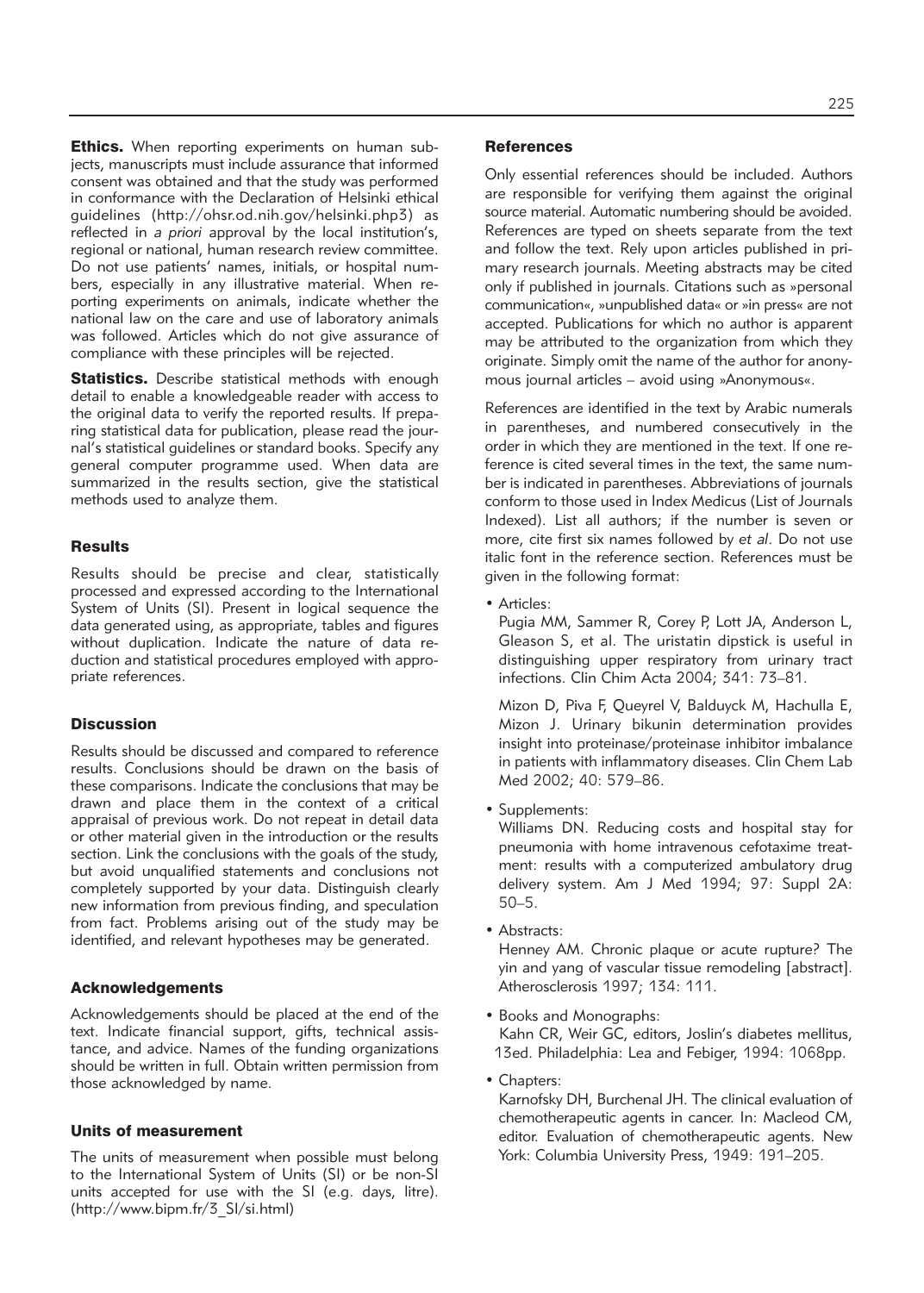### Tables

Submit tables on separate pages and number them consecutively using Roman numerals. Provide a short descriptive title, column headings, and (if necessary) footnotes to make each table self-explanatory. Refer to tables in the text as Table I, etc. Use Table I, etc. in the table legends. Please indicate in the manuscript the approximate position of each table.

## Figures

Illustrations will be reduced in size to fit, whenever possible, the width of a single column, i.e. 80 mm, or a double column, i.e. 168 mm. Ideally, single column figures should be submitted with a width of 100 mm, double column figures with a width of 210 mm. Lettering in all figures within the article should be uniform in style, preferably a sans serif typeface, and of sufficient size, so that it is readable at the final size of approximately 2 mm.

Uppercase letters A, B, C, etc. should be used to identify parts of multi-part figures. Cite all figures in the text in a numerical order. Indicate the approximate position of each figure. Refer to figures in the text as Figure 1, etc. Use Figure 1, etc. in the figure legends.

The first author's name, drawing number and top location are indicated on the back of the illustration.

The number of tables and figures should be rational.

Line drawing and photographs must be of high quality. Note that faint shading may be lost upon reproduction. All illustrations should be black and white and should be numbered in the order in which they are mentioned in the text. The figures must be saved as separate files and printouts appended to the manuscript. All photographic figures should be submitted in camera-ready form (i.e. with all extraneous areas removed) and saved as TIFF files at a resolution of 600 dpi. Line drawings should be professionally prepared and labelled (freehand files). Charts may be supplied as Excel spreadsheets (one chart per sheet). Where necessary, magnification should be shown using a scale marker. The figure legends (one per figure) should appear as a separate page at the end of the main text file. Any previously published illustrations should be accompanied by the written consent to replication of the copyright holder and an acknowledgement should be included in the legend. The full reference should also be included in the reference list.

### Figure legends

Provide figure legends on separate pages. Explain all symbols used in the figures. Remember to use the same abbreviations as in text.

### **Nomenclature**

Follow the rules of the IUPAC-IUB Commission on Biochemical Nomenclature, as in IUB *Biochemical Nomen -* *clature and Related Documents*, 3rd edition, obtainable from Biochemical Society Book Depot, P.O. Box 32, and Commerce Way, Colchester, CO2 8HP, U.K.

Enzyme names should be in accordance with the recommendations of the IUPAC-IUB Commission on Biochemical Nomenclature, 1978, as in *Enzyme Nomenclature*, published by Academic Press, New York, 1992. Genotypes should be given in italics, phenotypes should not be italicised. Nomenclature of bacterial genetics should follow Damerec et al. Genetics 1966; 54: 61–76.

### **Abbreviations**

Journal of Medical Biochemistry accepts standard *Journal* of Biological Chemistry abbreviations. Uncommon abbreviations should be defined, in parentheses, when they first appear in text. Abbreviations in the Title and in the Abstract should be avoided. All non-standard abbreviations should be listed alphabetically on the second page of the manuscript (see above), separated by semicolon. Start with the abbreviation, followed by a comma, and then give the explanation.

## **Offprints**

Page proofs will be sent electronically to the author for correspondence and must be returned promptly by e-mail, fax or post. The corresponding authors will receive a PDF file of their article. Corrections should be kept to a minimum. This should be completed and returned immediately. The corresponding author will also receive complimentary copy of the issue in which article appears.

### 6. Declaration of Interest

It is the policy of Journal of Medical Biochemistry to adhere in principle to the Conflict of Interest policy recommended by the International Committee of Medical Journal Editors (ICMJE, http://icmje.org/index.html#conflict). The authors must declare conflicts of interest (Conflict of Interest Statement). In specific, we request for the following: 1) all relevant potential conflicts of interest for each named author and/or a statement of no-conflicts if there are none relevant to the contents of the article for any author(s), 2) disclosure of how the article is funded, and in specific, the disclosure of any and all pharmaceutical company funding (partial of total) or a statement that there was no involvement of a pharmaceutical/other company (if this is the case) and 3) comprehensive explanation of the role of the sponsors in article preparation (if the article is sponsored in part or whole).

# 7. Copyright

It is a condition of publication that authors assign »License to Publish« document to Journal of Medical Biochemistry. Authors may, of course, use the article elsewhere after publication without prior permission from Journal of Medical Biochemistry, provided that acknowl